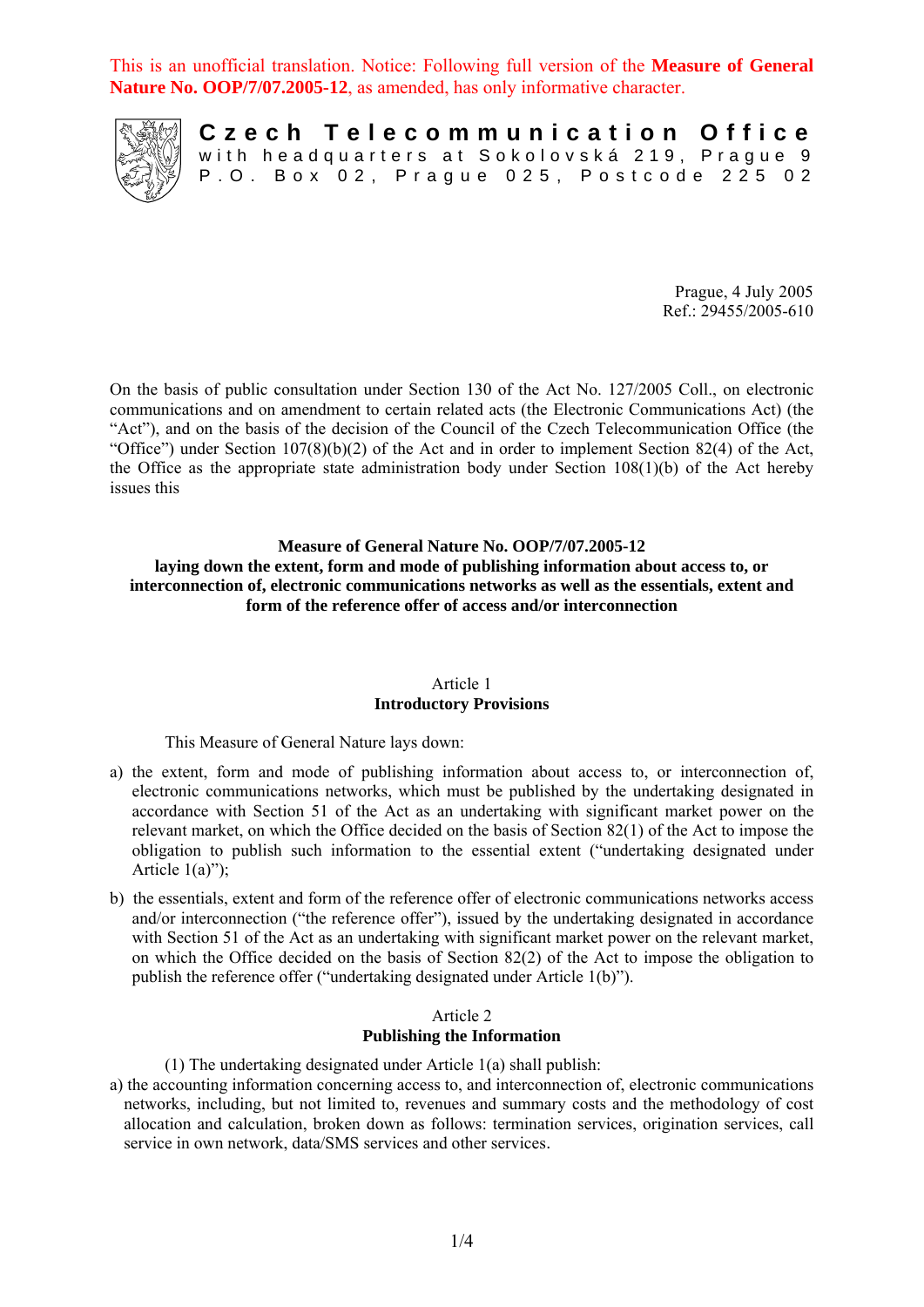# This is an unofficial translation. Notice: Following full version of the **Measure of General Nature No. OOP/7/07.2005-12**, as amended, has only informative character.

- b) the prices for access or interconnection (including the payment terms and conditions), charged in the period for which the information is published;
- c) location of the gateway exchanges and points of access or interconnection;
- d) characteristics of the interfaces for access or interconnection;
- e) specification of the equipment for access or interconnection;
- f) dimensioning of the capacities of the interconnecting bundles;
- g) determination of the network hierarchy of access or interconnection;
- h) description of signalling.

(2) The undertaking designated under Article 1(a) shall publish the information referred to in Subsection 1 in a manner allowing for remote access at its web pages. At the same time, it shall notify the Office about the publishing of the information with indication of where it is available. The Office shall publish this notification in Telekomunikační věstník (Telecommunications Bulletin).

#### Article 3

### **The Essentials, Form and Extent of the Reference Offer**

(1) The reference offer for interconnection and for each type of access shall contain at least:

- a) the subject of the offer;
- b) technical specification and numbering of the services provided under access or interconnection, comprising:
	- 1. specification of the service, including brief description of the parameters of the service;
	- 2. technical conditions of access or interconnection;
	- 3. characteristics of the interfaces for access or interconnection;
	- 4. specification of the equipment;
	- 5. dimensioning of the capacities of the interconnecting bundles;
	- 6. determination of the network hierarchy of access or interconnection;
	- 7. description of signalling;
	- 8. conditions of testing and test operation;
- c) the procedures of ordering and providing the services under access or interconnection arrangements.

(2) In its part concerning the delivery conditions, the reference offer sets out:

- a) description of the services, works or equipment related to access or interconnection;
- b) service quality indicators;
- c) price or the method for determining the price;
- d) payment terms and conditions;
- e) solution to faults and the procedure to return to normal level of the service;
- f) service projection;
- g) contractual fines for breaching, or failure to fulfil, contractual obligations;
- h) periods for processing requests for the delivery of services, works or equipment.

(3) The reference offer shall also contain rules and procedures:

- a) to be followed within co-operation, communication and delivery (service of documents), including contact persons;
- b) for handing-over technical and operating data;
- c) for securing the confidentiality of information;
- d) for negotiating changes;
- e) to be followed in the resolution of disputes;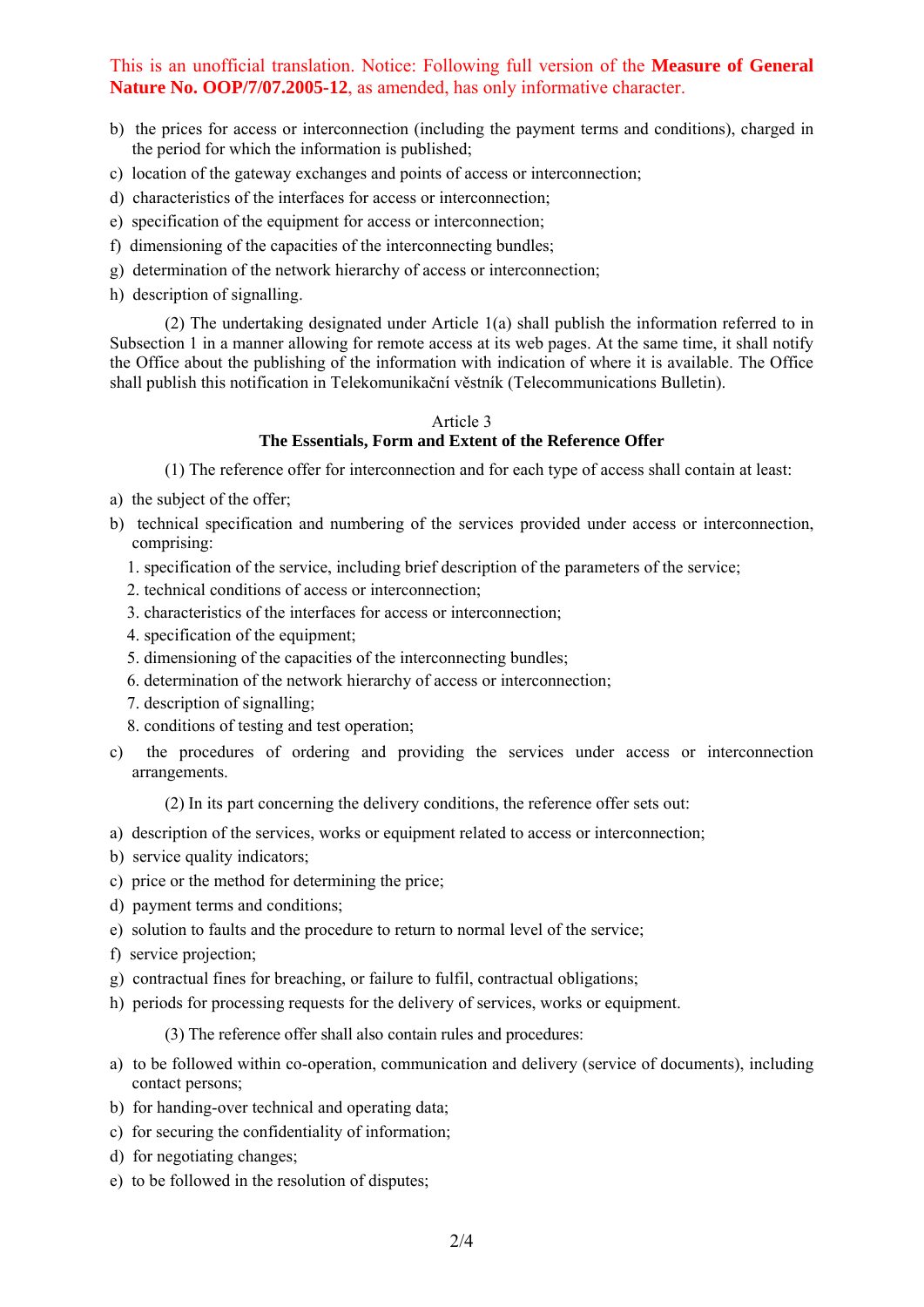### This is an unofficial translation. Notice: Following full version of the **Measure of General Nature No. OOP/7/07.2005-12** as amended, has only informative character.

f) for securing receivables and obligations.

(4) The undertaking designated under Article 1(b), which also has the obligation to ensure number portability under Section 34 of the Act or on which the obligation to enable carrier selection or preselection was imposed under Section 70 of the Act, shall also indicate, in its interconnection reference offer, the conditions for the provision of those services.

(5) The designated undertaking shall make the reference offer public in accordance with Article 1(b) in a manner enabling remote access on its web pages and shall deliver it at the same time to the Office for publishing it in Telekomunikační věstník (Telecommunications Bulletin).

#### Article 4 **Effect**

This Measure of General Nature shall come into force on 1 August 2005.

#### **Explanatory Memorandum**

 $\mathcal{L}_\mathcal{L} = \{ \mathcal{L}_\mathcal{L} = \{ \mathcal{L}_\mathcal{L} = \{ \mathcal{L}_\mathcal{L} = \{ \mathcal{L}_\mathcal{L} = \{ \mathcal{L}_\mathcal{L} = \{ \mathcal{L}_\mathcal{L} = \{ \mathcal{L}_\mathcal{L} = \{ \mathcal{L}_\mathcal{L} = \{ \mathcal{L}_\mathcal{L} = \{ \mathcal{L}_\mathcal{L} = \{ \mathcal{L}_\mathcal{L} = \{ \mathcal{L}_\mathcal{L} = \{ \mathcal{L}_\mathcal{L} = \{ \mathcal{L}_\mathcal{$ 

To implement Section 82(4) of the Act, the Office issues Measure of General Nature No. OOP/7/07.2005-12 (the "Measure"), laying down the extent, form and mode of publishing information about access to, or interconnection of, electronic communication networks as well as the essentials, extent and form of the reference offer of access to, or interconnection of, electronic communication networks.

This Measure is based on the principles set out in the Act and in European legislation, including, but not limited to, Directive 2002/19/EC on access to, and interconnection of, electronic communication networks and associated facilities (Access Directive). This Measure was prepared with a view to providing for regulation in the electronic communications area, as defined in Section 4 of the Act, including, but not limited to, creating conditions for proper functioning of competition and for the protection of users and other market participants.

The purpose of this Measure is to ensure the transparency of the contractual conditions for access to, and interconnection of, electronic communication networks, including prices, and to facilitate negotiations and prevent disputes.

In compliance with Section 82 of the Act, this Measure specifies two different obligations the Office is entitled to impose by its individual Decision based on market analysis. The conditions for the provision of access to, and interconnection of, electronic communication networks are specified on a general basis – a more specific indication of the conditions will be contained in the reference offer. If these conditions are not reflected in an appropriate manner, the Office is entitled to intervene in the specific reference offer in accordance with Section 82(3) of the Act. In determining the range of conditions, the Office applied its previous experience.

Article 1 defines the subject of the Measure in accordance with the provisions of Section 82 of the Act and indicates the entities to which the Measure applies.

Article 2 determines which information is to be published by an undertaking with significant market power, if the obligation to publish information is imposed on such an undertaking by the Office's Decision. The period in which the determined information must be published will be defined in the specific Decision.

As to the dimensioning of the capacities of the interconnecting bundles, it should be said that it represents general information the purpose of which is that those who are potentially interested in